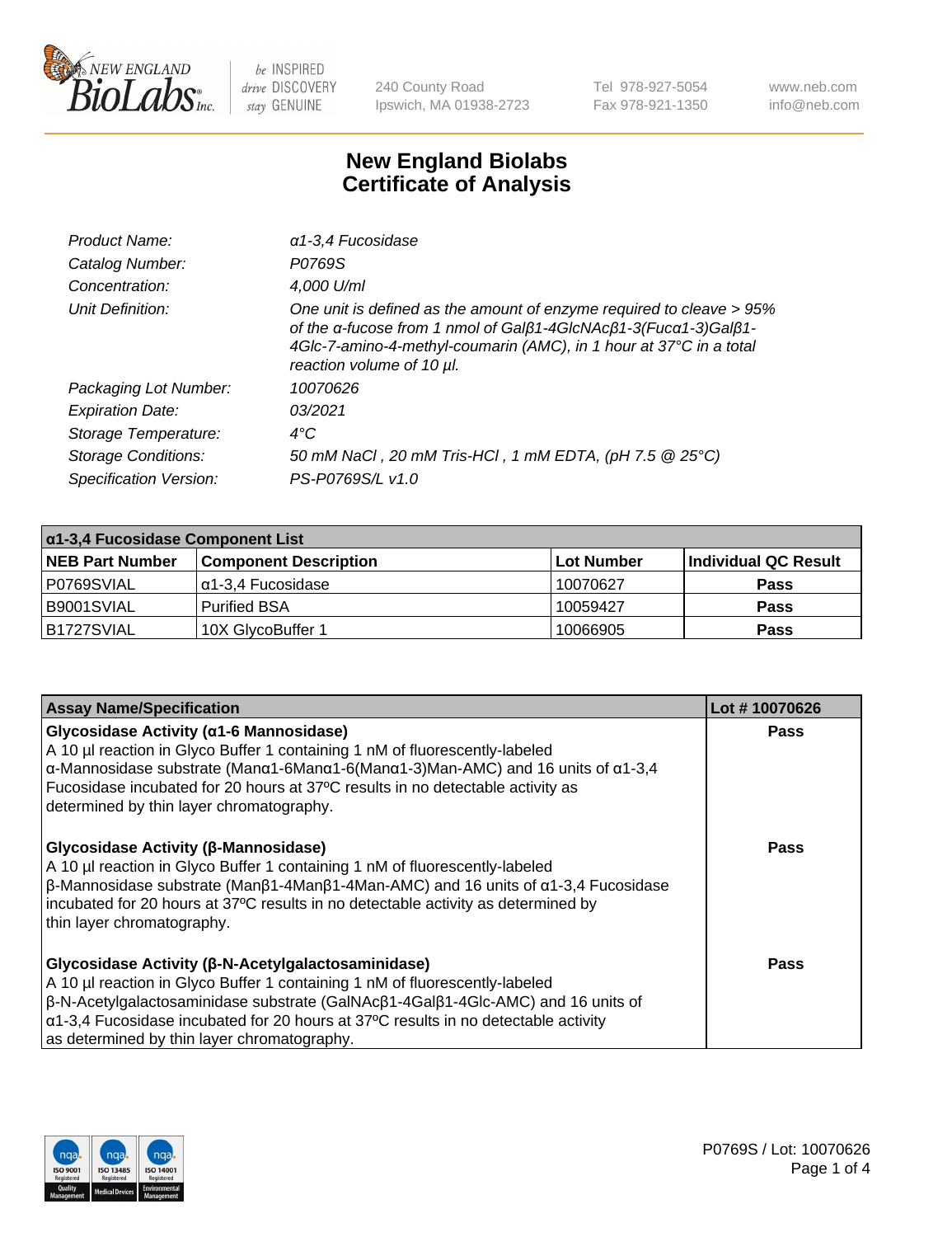

240 County Road Ipswich, MA 01938-2723 Tel 978-927-5054 Fax 978-921-1350 www.neb.com info@neb.com

| <b>Assay Name/Specification</b>                                                                                                                                                                                                                                                                                                                                      | Lot #10070626 |
|----------------------------------------------------------------------------------------------------------------------------------------------------------------------------------------------------------------------------------------------------------------------------------------------------------------------------------------------------------------------|---------------|
| Glycosidase Activity (β-N-Acetylglucosaminidase)<br>A 10 µl reaction in Glyco Buffer 1 containing 1 nM of fluorescently-labeled<br>β-N-Acetylglucosaminidase substrate (GlcNAcβ1-4GlcNAcβ1-4GlcNAc-AMC) and 16 units of<br>$\alpha$ 1-3,4 Fucosidase incubated for 20 hours at 37°C results in no detectable activity<br>as determined by thin layer chromatography. | <b>Pass</b>   |
| Glycosidase Activity (β-Xylosidase)<br>A 10 µl reaction in Glyco Buffer 1 containing 1 nM of fluorescently-labeled<br>β-Xylosidase substrate (Xylβ1-4Xylβ1-4Xylβ1-4Xyl-AMC) and 16 units of α1-3,4<br>Fucosidase incubated for 20 hours at 37°C results in no detectable activity as<br>determined by thin layer chromatography.                                     | Pass          |
| Glycosidase Activity (β1-3 Galactosidase)<br>A 10 µl reaction in Glyco Buffer 1 containing 1 nM of fluorescently-labeled<br>$\beta$ -Galactosidase substrate (Galβ1-3GlcNAcβ1-4Galβ1-4Glc-AMC) and 16 units of α1-3,4<br>Fucosidase incubated for 20 hours at 37°C results in no detectable activity as<br>determined by thin layer chromatography.                  | Pass          |
| Glycosidase Activity (β1-4 Galactosidase)<br>A 10 µl reaction in Glyco Buffer 1 containing 1 nM of fluorescently-labeled<br>$\beta$ -Galactosidase substrate (Galβ1-4GlcNAcβ1-3Galβ1-4Glc -AMC) and 16 units of α1-3,4<br>Fucosidase incubated for 20 hours at 37°C results in no detectable activity as<br>determined by thin layer chromatography.                 | Pass          |
| <b>Protease Activity (SDS-PAGE)</b><br>A 20 µl reaction in 1X Glyco Buffer 1 containing 24 µg of a standard mixture of<br>proteins and a minimum of 40 units of $\alpha$ 1-3,4 Fucosidase incubated for 20 hours at<br>37°C, results in no detectable degradation of the protein mixture as determined by<br>SDS-PAGE with Coomassie Blue detection.                 | Pass          |
| <b>Protein Purity Assay (SDS-PAGE)</b><br>α1-3,4 Fucosidase is ≥ 95% pure as determined by SDS-PAGE analysis using Coomassie<br>Blue detection.                                                                                                                                                                                                                      | Pass          |
| Glycosidase Activity (α1-6 Galactosidase)<br>A 10 µl reaction in Glyco Buffer 1 containing 1 nM of fluorescently-labeled<br>α-Galactosidase substrate (Galα1-6Galα1-6Glcα1-2Fru-AMC) and 16 units of α1-3,4<br>Fucosidase incubated for 20 hours at 37°C results in no detectable activity as<br>determined by thin layer chromatography.                            | <b>Pass</b>   |
| <b>Glycosidase Activity (Endo F1, F2, H)</b>                                                                                                                                                                                                                                                                                                                         | <b>Pass</b>   |

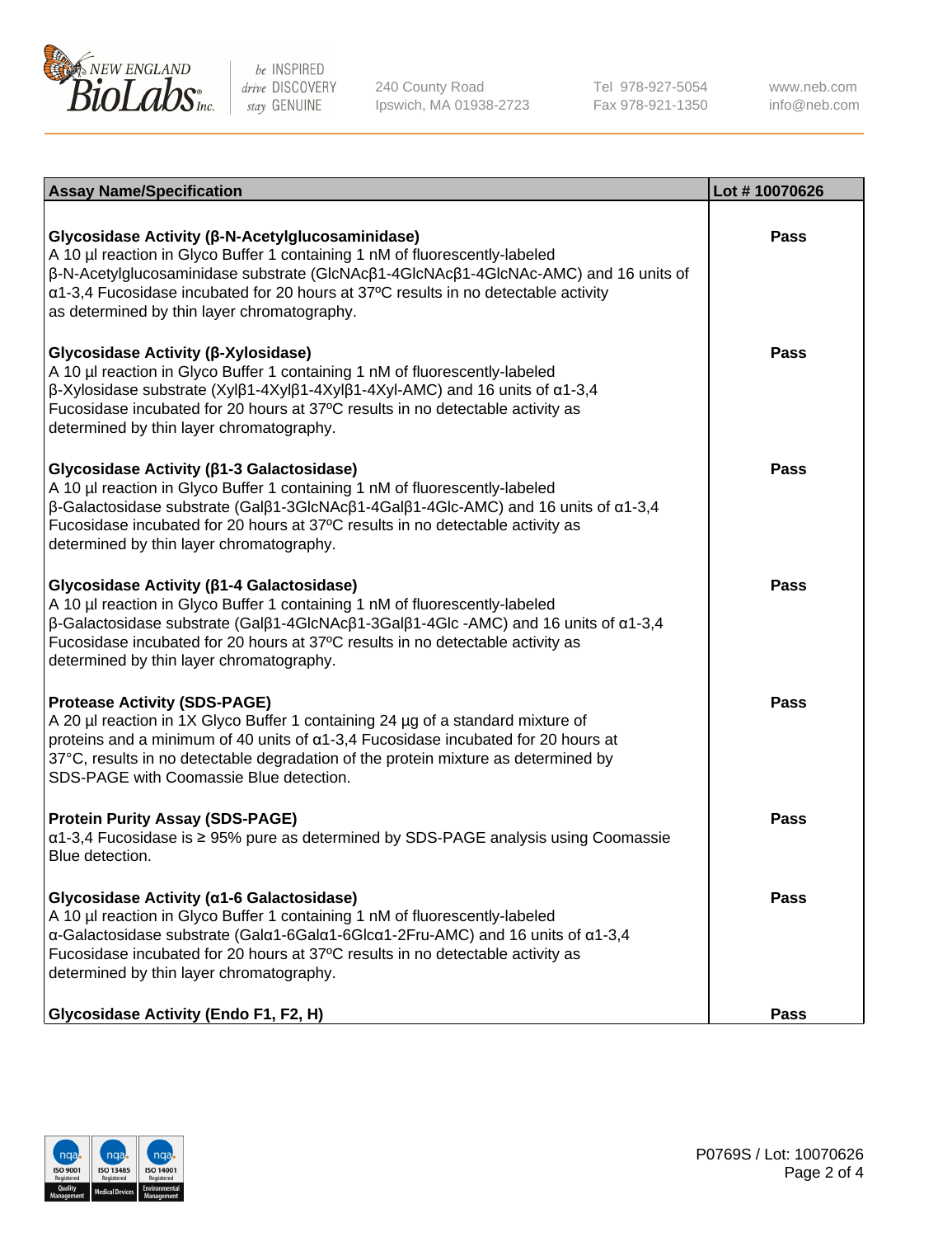

240 County Road Ipswich, MA 01938-2723 Tel 978-927-5054 Fax 978-921-1350 www.neb.com info@neb.com

| <b>Assay Name/Specification</b>                                                                                                                                                                                                                                                                                                                                     | Lot #10070626 |
|---------------------------------------------------------------------------------------------------------------------------------------------------------------------------------------------------------------------------------------------------------------------------------------------------------------------------------------------------------------------|---------------|
| A 10 µl reaction in Glyco Buffer 1 containing 1 nM of fluorescently-labeled Endo F1,<br>F2, H substrate (Dansylated invertase high mannose) and 16 units of $\alpha$ 1-3,4<br>Fucosidase incubated for 20 hours at 37°C results in no detectable activity as<br>determined by thin layer chromatography.                                                            |               |
| <b>Glycosidase Activity (Endo F2, F3)</b><br>A 10 µl reaction in Glyco Buffer 1 containing 1 nM of fluorescently-labeled Endo F2,<br>F3 substrate (Dansylated fibrinogen biantennary) and 16 units of $\alpha$ 1-3,4 Fucosidase<br>incubated for 20 hours at 37°C results in no detectable activity as determined by<br>thin layer chromatography.                  | <b>Pass</b>   |
| <b>Glycosidase Activity (PNGase F)</b><br>A 10 µl reaction in Glyco Buffer 1 containing 1 nM of fluorescently-labeled PNGase F<br>substrate (Fluoresceinated fetuin triantennary) and 16 units of $\alpha$ 1-3,4 Fucosidase<br>incubated for 20 hours at 37°C results in no detectable activity as determined by<br>thin layer chromatography.                      | <b>Pass</b>   |
| Glycosidase Activity (α-Glucosidase)<br>A 10 µl reaction in Glyco Buffer 1 containing 1 nM of fluorescently-labeled<br>$\alpha$ -Glucosidase substrate (Glc $\alpha$ 1-6Glc $\alpha$ 1-4Glc-AMC) and 16 units of $\alpha$ 1-3,4 Fucosidase<br>incubated for 20 hours at 37°C results in no detectable activity as determined by<br>thin layer chromatography.       | Pass          |
| Glycosidase Activity (α-N-Acetylgalactosaminidase)<br>A 10 µl reaction in Glyco Buffer 1 containing 1 nM of fluorescently-labeled<br>α-N-Acetylgalactosaminidase substrate (GalNAcα1-3(Fucα1-2)Galβ1-4Glc-AMC) and 16<br>units of a1-3,4 Fucosidase incubated for 20 hours at 37°C results in no detectable<br>activity as determined by thin layer chromatography. | <b>Pass</b>   |
| Glycosidase Activity (α-Neuraminidase)<br>A 10 µl reaction in Glyco Buffer 1 containing 1 nM of fluorescently-labeled<br>α-Neuraminidase substrate (Neu5Acα2-3Galβ1-3GlcNAcβ1-3Galβ1-4Glc-AMC) and 16 units<br>of α1-3,4 Fucosidase incubated for 20 hours at 37°C results in no detectable<br>activity as determined by thin layer chromatography.                 | Pass          |
| Glycosidase Activity (α1-2 Fucosidase)<br>A 10 µl reaction in Glyco Buffer 1 containing 1 nM of fluorescently-labeled<br>$\alpha$ -Fucosidase substrate (Fuc $\alpha$ 1-2Gal $\beta$ 1-4Glc-AMC) and 16 units of $\alpha$ 1-3,4 Fucosidase<br>incubated for 20 hours at 37°C results in no detectable activity as determined by<br>thin layer chromatography.       | <b>Pass</b>   |
| Glycosidase Activity (a1-3 Galactosidase)<br>A 10 µl reaction in Glyco Buffer 1 containing 1 nM of fluorescently-labeled                                                                                                                                                                                                                                            | <b>Pass</b>   |